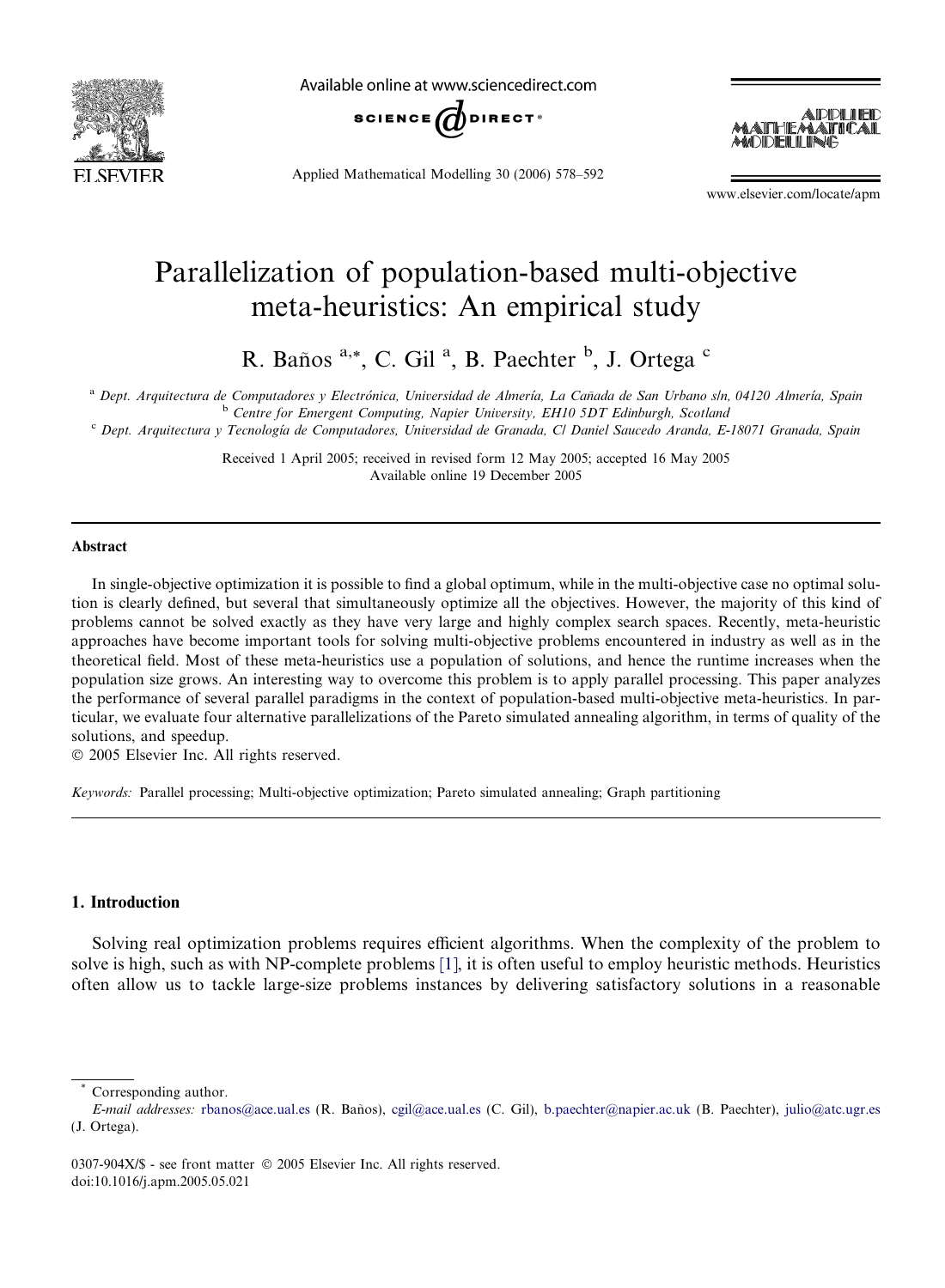runtime. Meta-heuristics are general-purpose heuristics that split into a number of categories including evolutionary algorithms (EA) and local-search methods (LS). While EAs allow a better exploration of the search space, LS strategies have the power to intensify the search in a particular region. However both, EA and LS, have in common that the quality of the solutions depends on parametric settings, like population size, number of iterations, etc. In many cases, the use of a single-processor computer implies very large runtimes, which can be unacceptable for some real applications. One way to overcome this weakness is the use of parallel processing.

Most real optimization problems entail simultaneous optimization of distinct and conflicting objectives. In recent years, the number of strategies proposed to solve complex multi-objective optimization problems has increased considerably. Population-based strategies are very frequently used in multi-objective meta-heuristics (MOMHs) [\[2–7\].](#page--1-0) In addition, the complexity of some of these methods [\[3,5,7\]](#page--1-0) is even higher because they use a secondary population, which saves the promising solutions found in the search. These, and other parameters, such as the number of objectives to optimize, complicate even more the design of meta-heuristics in comparison with the single-objective case. In this context, the use of parallel and distributed strategies become a powerful tool to obtain good solutions in acceptable runtimes. Thus far, most of the parallel implementations in multi-objective optimization are related to EA-based MOMHs, while LS-based MOMHs have been studied to a lesser extent. This paper analyzes the behavior of four parallel paradigms in Pareto simulated annealing, a well known population-based MOMH.

The remainder of the paper is organized as follows. Section 2 describes the multi-objective optimization concept, and reviews the main simulated annealing-based MOMHs proposed to date. Section [3](#page--1-0) gives an overview of parallel and distributed strategies, and details how to extend them to the analysis of population-based MOMHs. Section [4](#page--1-0) presents the results of the parallel models proposed in Section [3](#page--1-0), in a multi-objective formulation of the graph-partitioning problem. Finally, Section [5](#page--1-0) provides the conclusions of this empirical analysis.

#### 2. Multi-objective optimization: aims and methods

#### 2.1. General concepts in multi-objective optimization

Although single-objective optimization (SOO) methods model many real problems, there exist a large number of applications where they are inappropriate, because it is nearly impossible to obtain a single solution which simultaneously optimizes all the objectives. In the last years, authors have proposed several multi-objective optimization (MOO) strategies to overcome this situation. In the following, we present some general concepts of MOO.

**Definition 1.** Multi-objective optimization (MOO) is the process of searching one or more decision variables that simultaneously satisfy all constraints, and optimize an objective function vector that maps the decision variables to two or more objectives.

**Definition 2.** Decision vector or solution  $(s)=(s_1,s_2,\ldots,s_n)$  represents accurate numerical qualities for an optimization problem. The set of all decision vectors constitutes the decision space.

**Definition 3.** Feasible set  $(F)$  is the set of decision vectors that simultaneously satisfies all the constraints.

**Definition 4.** Objective function vector (f) maps the decision vectors from the decision space into a K-dimensional objective space  $Z \in \mathfrak{R}^K$ ,  $z = f(s)$ , where  $f(s) = \{f_1(s), f_2(s), \ldots, f_K(s)\}\,$ ,  $z \in Z$ ,  $s \in F$ .

Definition 5. Multi-objective optimization—mathematical form

```
minimize/maximize(f_k(s)) \quad \forall k \in [1, K]subject to s \in F.
```